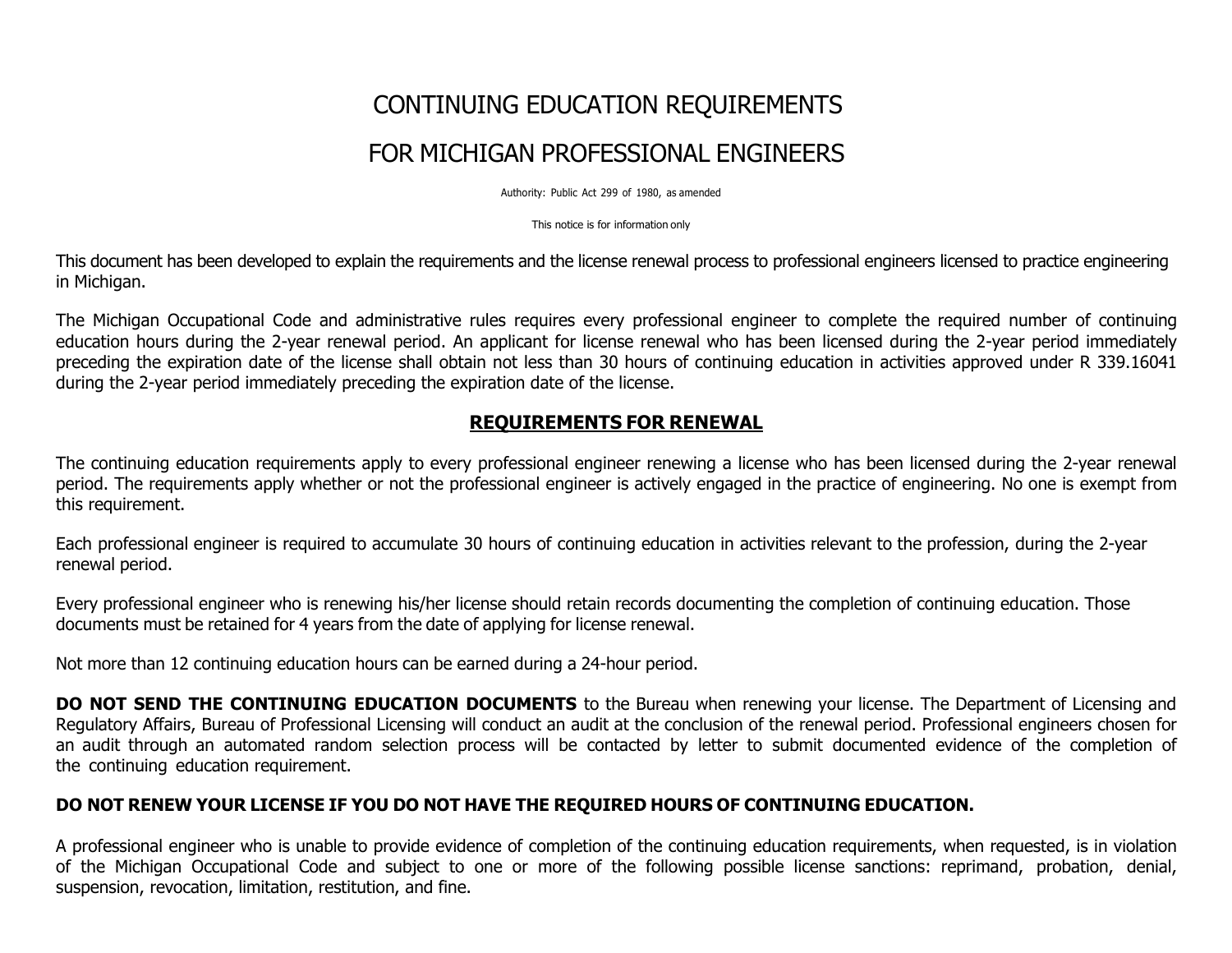# **REQUIREMENT FOR RELICENSURE**

#### "Relicensure" means the granting of a license to an individual whose license has lapsed for failure to renew the license within 60 **days after the expiration date.**

Relicensure applicants, both lapsed less than 3 years after the expiration date of the last license and whose license has lapsed for 3 years or more, must meet the continuing education requirements under R 339.16025.

## **ACCEPTABLE CONTINUING EDUCATION**

The Board of Professional Engineers has established acceptable ways in which continuing education hours may be earned. Continuing education hours shall be relevant to the occupation. The following is a brief description of the different activities in which continuing education can be earned:

- **A. Successfully completing a continuing education program**
- **B. Passing an academic course related to professional engineering**
- C. Presenting or attending a seminar, in-house course, workshop, or professional or technical presentation made at a meeting, **convention, or conference**
- **D. Teaching, instructing, or presenting an acceptable course or activity listed in sections A - D above**
- **E. Publishing a peer-reviewed paper, article, or book in the licensee's area of professional practice**
- F. Serving as a member of the state board of professional engineers or attending a state board of professional engineers meeting
- **G. Attending a Michigan board of professional engineers meeting**
- **H. Serving as a mentor to an engineering student in a school-sponsored program**
- I. Participating in a company sponsored seminar or training that is designed to enhance professional development in the licensee's **area of professional practice**

# **RENEWAL PROCEDURES**

Professional engineer licenses are renewed every 2 years. The expiration date of the license can be found on the bottom of the license you are renewing. Submission of the online renewal application certifies that the requirements are met. If the renewal requirements have not been completed, the renewal should not be submitted.